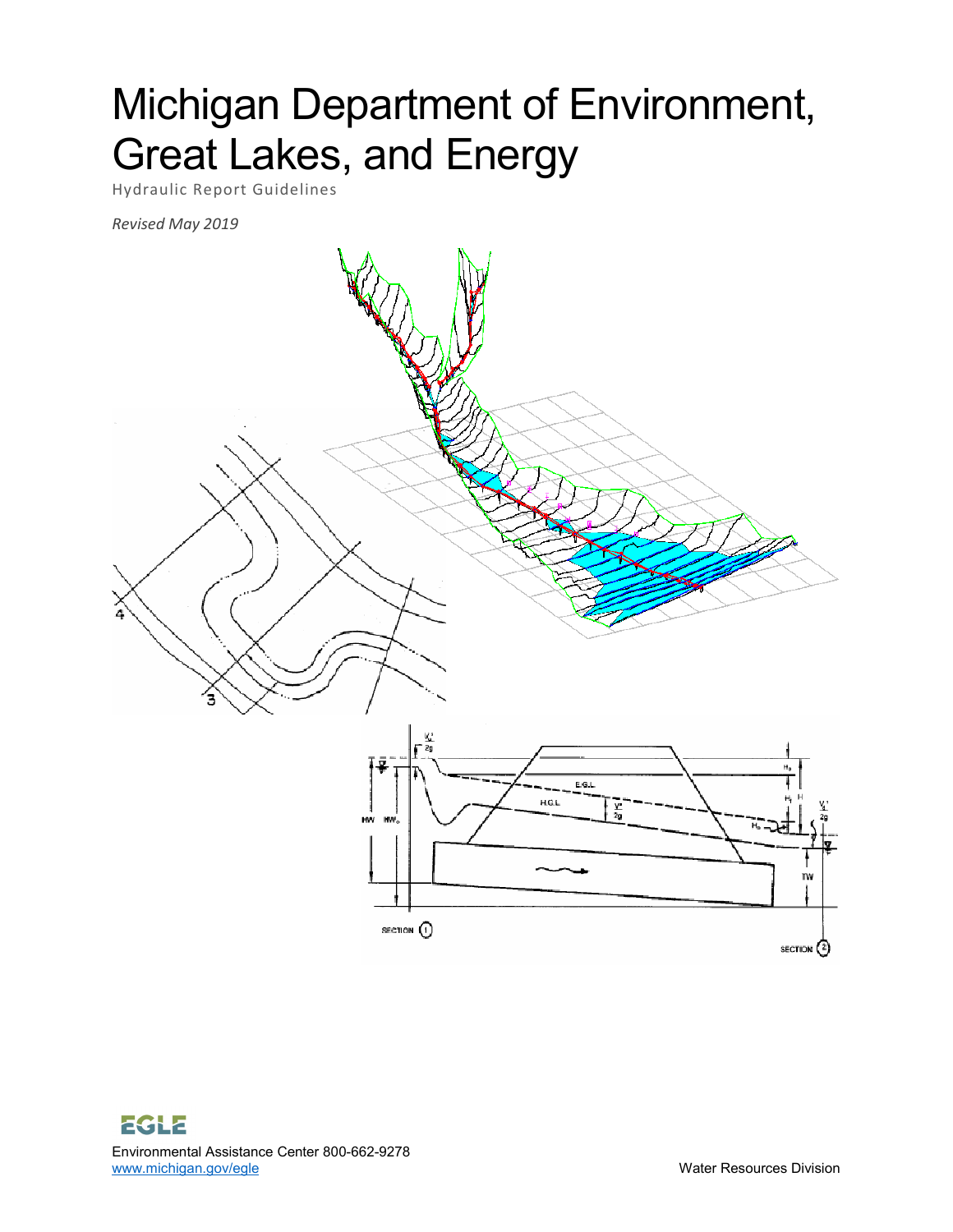## **Table of Contents**

| 1. | Introduction                                   |                                                                         | 3              |
|----|------------------------------------------------|-------------------------------------------------------------------------|----------------|
| 2. | <b>Hydraulic Report Submittal Requirements</b> |                                                                         | 4              |
| 3. | When is a Hydraulic Analysis Needed            |                                                                         | 5              |
| 4. | The Hydraulic Report                           |                                                                         | $\overline{7}$ |
| 5. | Requesting a Flood Discharge                   |                                                                         | 10             |
| 6. | <b>Damage Assessment Guidelines</b>            |                                                                         | 11             |
|    | a.                                             | Damage Assessment Certification                                         | 12             |
|    | b.                                             | Sample Affected Property Owner Statement                                | 13             |
|    | C.                                             | Sample Affected Property Owner Statement<br>for Transportation Projects | 14             |
| 7. | <b>References and Resources</b>                |                                                                         | 15             |
| 8. | <b>Cross-Section Guidelines</b>                |                                                                         | 16             |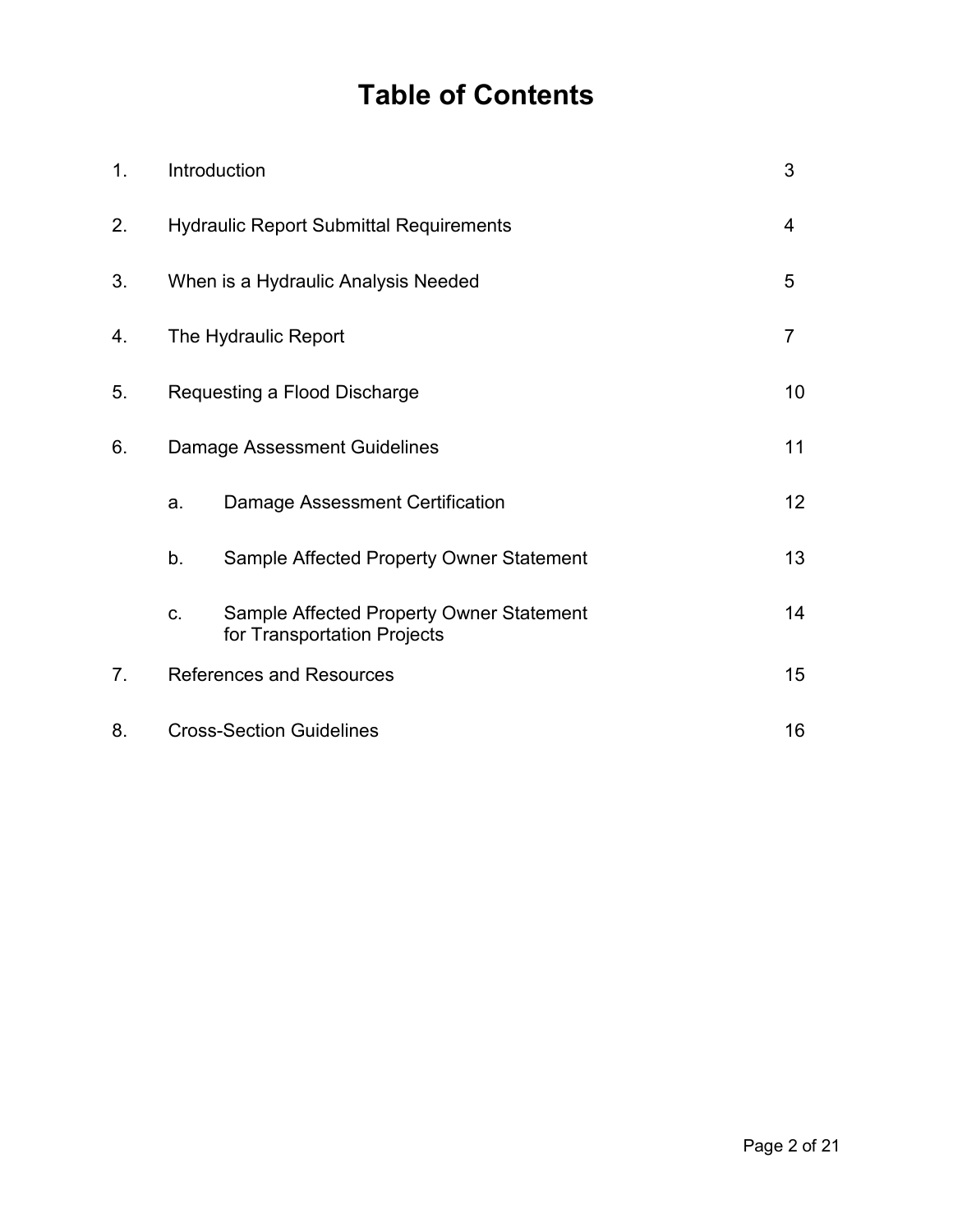### **Introduction**

A hydraulic analysis is required on streams/drains with a drainage area of two square miles or more when a proposed project may cause an increase in flood elevations or change in the direction of flow. When it is not definitive as to whether a project will or will not cause an increase, then an analysis should be provided to show that there will be no increase.

When a hydraulic analysis is required, a \$1,500 hydraulic review fee for each analysis should be submitted in addition to the normal application fee. If multiple analyses are submitted for multiple locations, a \$1,500 fee must be provided for each.

The hydraulic analysis should compare the existing floodplain energy grade line elevations with the proposed energy grade line elevations for a range of discharges up to and including the 100-year flood frequency discharge. Flood discharges for watercourses may be requested free of charge from the Michigan Department of Environment, Great Lakes, and Energy (EGLE) (page 10). If you develop discharges, they must be approved by EGLE prior to submittal of the model.

If you are considering using a hydraulic model other than the Hydrologic Engineering Center's - River Analysis System (HEC-RAS), it is recommended you contact the district engineer prior to starting the modeling to discuss if the hydraulic program is appropriate for the project and if the particular staff has access to properly review the model.

Do not include print-outs from the digital hydraulic model in the report unless making a specific reference.

If the proposed project causes an increase in the floodplain elevations, then an engineer licensed in Michigan must certify that the increase is non-harmful. Harmful interference is defined as "causing an increase stage or change in the direction of flow that causes or is likely to cause: damage to property; a threat to life; pollution, impairment, or destruction of water or other natural resources." A copy of the damage assessment guidelines and certification language is found on pages 11-13.

If the project causes an increase in flood elevations that are above the stream banks and occurs outside of the applicant's property, then affected property owner statements (pages 13-14) need to be sent by certified mail to all the affected property owners, or the project must be redesigned.

A project that is determined by EGLE to cause a harmful interference cannot be permitted.

*These guidelines are designed to assist those submitting a hydraulic analysis and report for state permitting under the State's Floodplain Regulatory Authority found in Part 31, Water Resources Protection, of the Natural Resources and Environmental Protection Act, 1994 PA 451, as amended (NREPA), for state concurrence of a Letter of Map Revision, or any other modeling that is submitted for review. The guidelines are intended for professional engineers familiar with floodplain management and hydraulic modeling. They do not provide instructions for using hydraulic modeling programs.*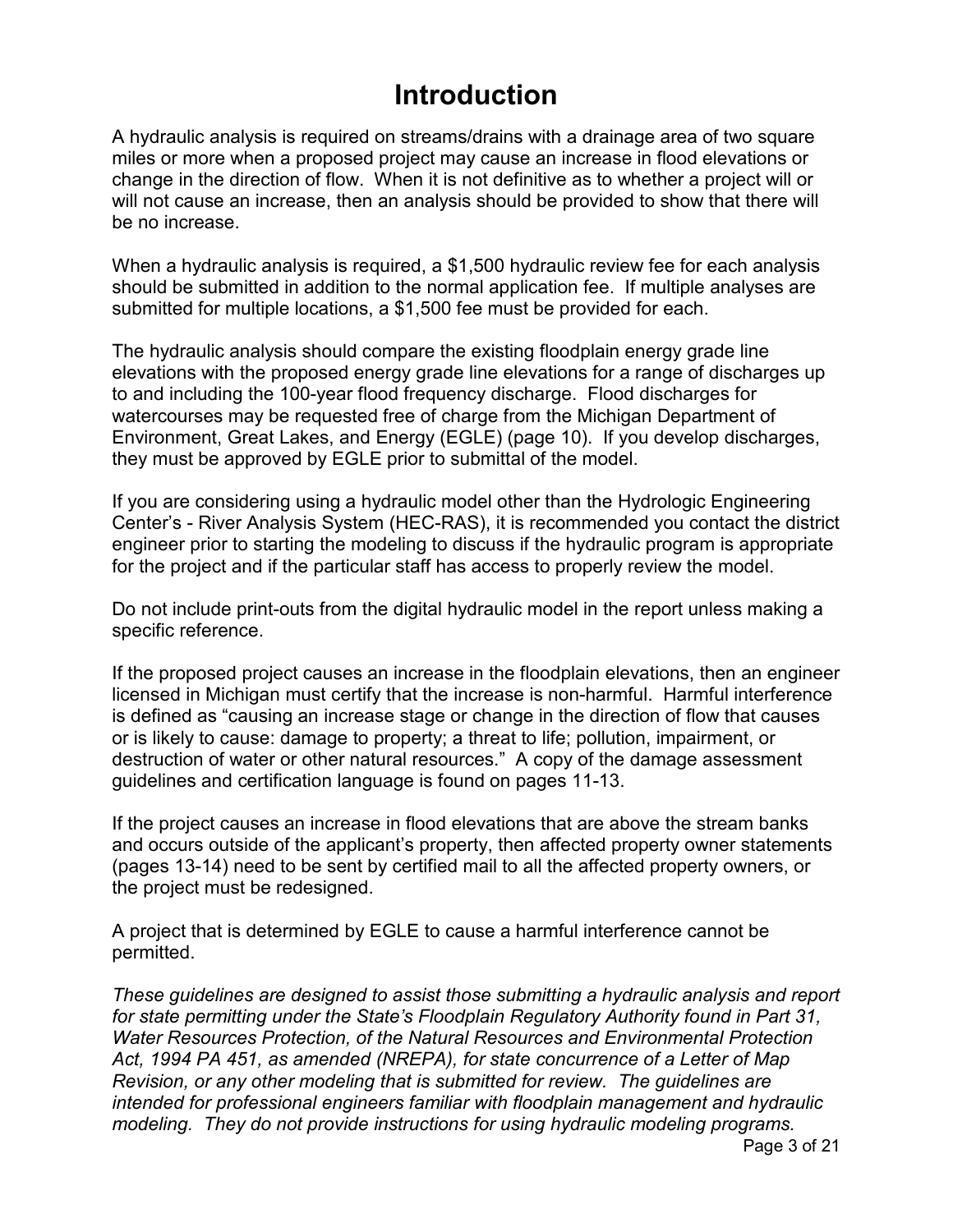### **Hydraulic Analysis and Report Submittal Requirements**

**ALL** the following information must be included as part of the submittal of a hydraulic model/report to EGLE. Failure to supply ALL the items listed below will result in an incomplete application.

- $\Box$  A \$1,500 hydraulic review fee (in addition to the normal application fee) for each model submitted.
- $\Box$  A functioning digital copy of the modeling runs for existing and proposed conditions. Each run should be labeled appropriately and referenced in the hydraulic report. Extraneous runs should not be included.
- $\Box$  A detailed Hydraulic Report (including supporting data, plans, and other documentation) prepared and sealed by an engineer licensed in Michigan.
- $\Box$  Location map(s) showing the project location, all model cross-sections (with labels), existing and proposed grades and all existing structures in/near the floodplain that could potentially be impacted by the project.
- $\Box$  For projects where there is an increase in the energy grade (an increase of 0.005 feet or greater) for the proposed versus the existing conditions, the following requirements apply:
	- $\circ$  The engineer must certify that the increase does not interfere harmfully with the discharge or stage characteristics of the stream.
	- $\circ$  If any increase extends beyond the banks of the main channel and occurs outside of the applicant's property, affected property owner statements need to be sent by certified mail to all the affected property owners (or the project must be redesigned to eliminate the increase).
	- o A project that causes a harmful interference cannot be permitted.
- $\Box$  For projects located within a detailed floodplain study area mapped by the Federal Emergency Management Agency (FEMA), the following modeling may be required in addition to the existing and proposed conditions:

*Duplicate Effective Model* – this is the currently effective FEMA model with **zero** changes. For information on how to obtain copies of the effective Flood Insurance Study (FIS) models, see the Department of Homeland Security (DHS)-FEMA's Internet site at [https://www.fema.gov/engineering-library.](https://www.fema.gov/engineering-library)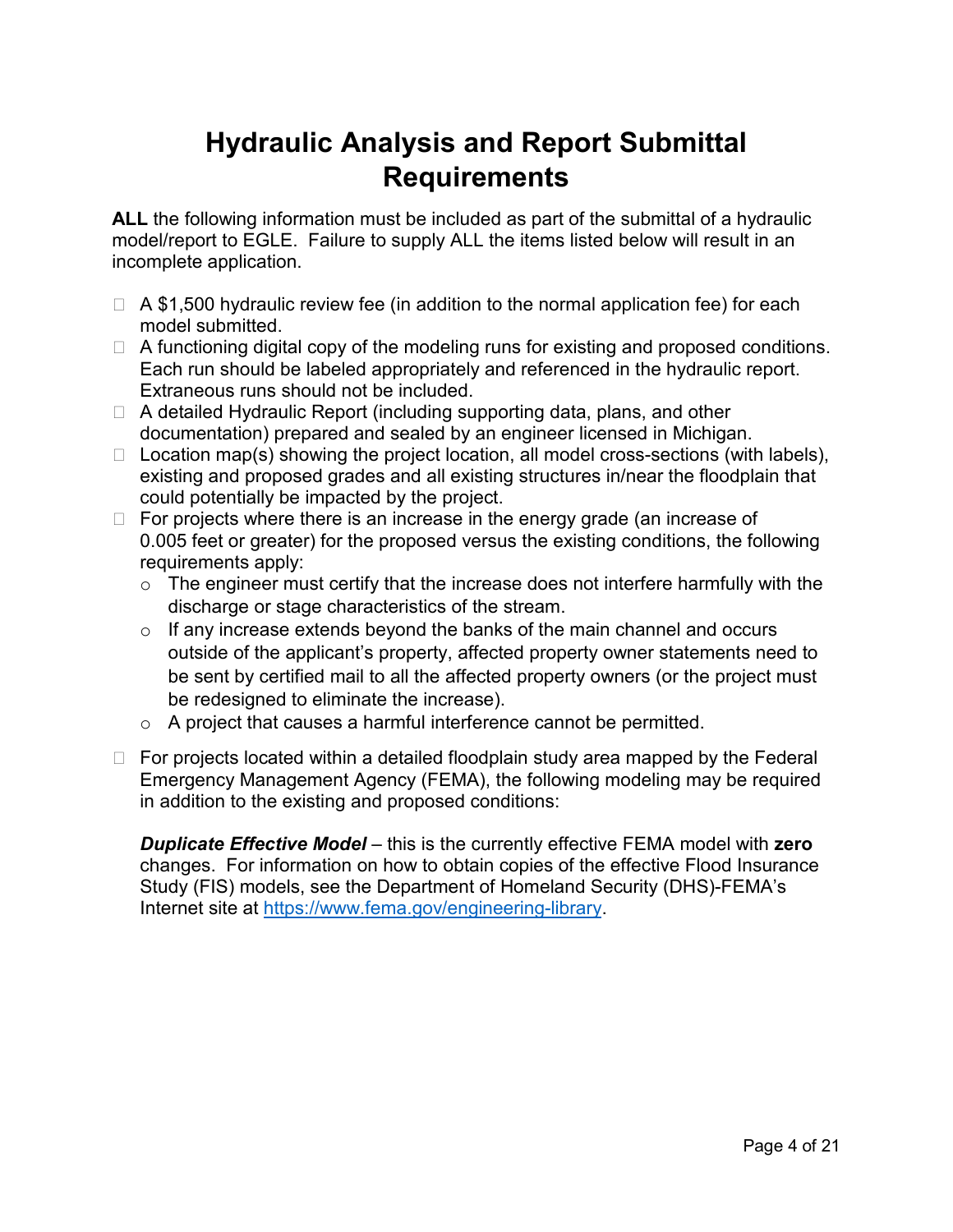*Corrected Effective Model (CEM)* – this corrects any errors that occur in the Duplicate Effective Model, adds any additional cross-sections to the Duplicate Effective Model, or incorporates more detailed topographic information than that used in the Duplicate Effective Model. The CEM must not reflect any man-made changes since the date of the Duplicate Effective Model. An error could be a technical error in the modeling procedures, or any construction in the floodplain that occurred prior to the date of the Duplicate Effective Model but was not included in the Duplicate Effective Model. *All* differences between the models need to be documented and explained.

*Existing Conditions Model* – Most of the time, this is the same as the CEM. This should reflect any changes to the floodplain since the date of the effective study. Any changes between Existing Conditions Model and CEM need to be documented and explained in detail.

*Proposed Conditions* – encroachments added to reflect proposed project.

*Construction Models* – may be needed to evaluate the impacts of temporary floodway obstructions during the construction process, such as sheet piling. Sheet pile height and locations need to be specified in plans. Plans to remove sheet piling above certain flow rates can be used to offset potential increases; but details on who removes the sheet piles, which sheet piles are to be removed, what type of equipment will be used, if equipment is onsite, time it takes to remove sheet piles, and flowrates when this will occur, should be provided.

All changes to the Duplicate Effective Model and subsequent models must be supported by certified topographic information, bridge plans, construction plans, survey notes, etc.

Changes to the hydraulic models should be limited to the stream reach for which the revision is being requested. Cross-sections upstream and downstream of the revised reach should be identical to those in the effective model.

Projects that alter the mapped floodway boundary or increase the base flood elevations of the FEMA mapped floodplain will generally require the applicant to obtain a conditional letter of map revision (CLOMR) from FEMA prior to the project. FEMA's review of a CLOMR can take six to nine months.

### **When is a Hydraulic Analysis Needed?**

This is a general list of when a hydraulic analysis is needed for review under the State's Floodplain Regulatory Authority found in Part 31, Water Resources Protection, of the NREPA. It does not indicate when a hydraulic analysis may be required by other agencies such as the county drain commissioner or the local community.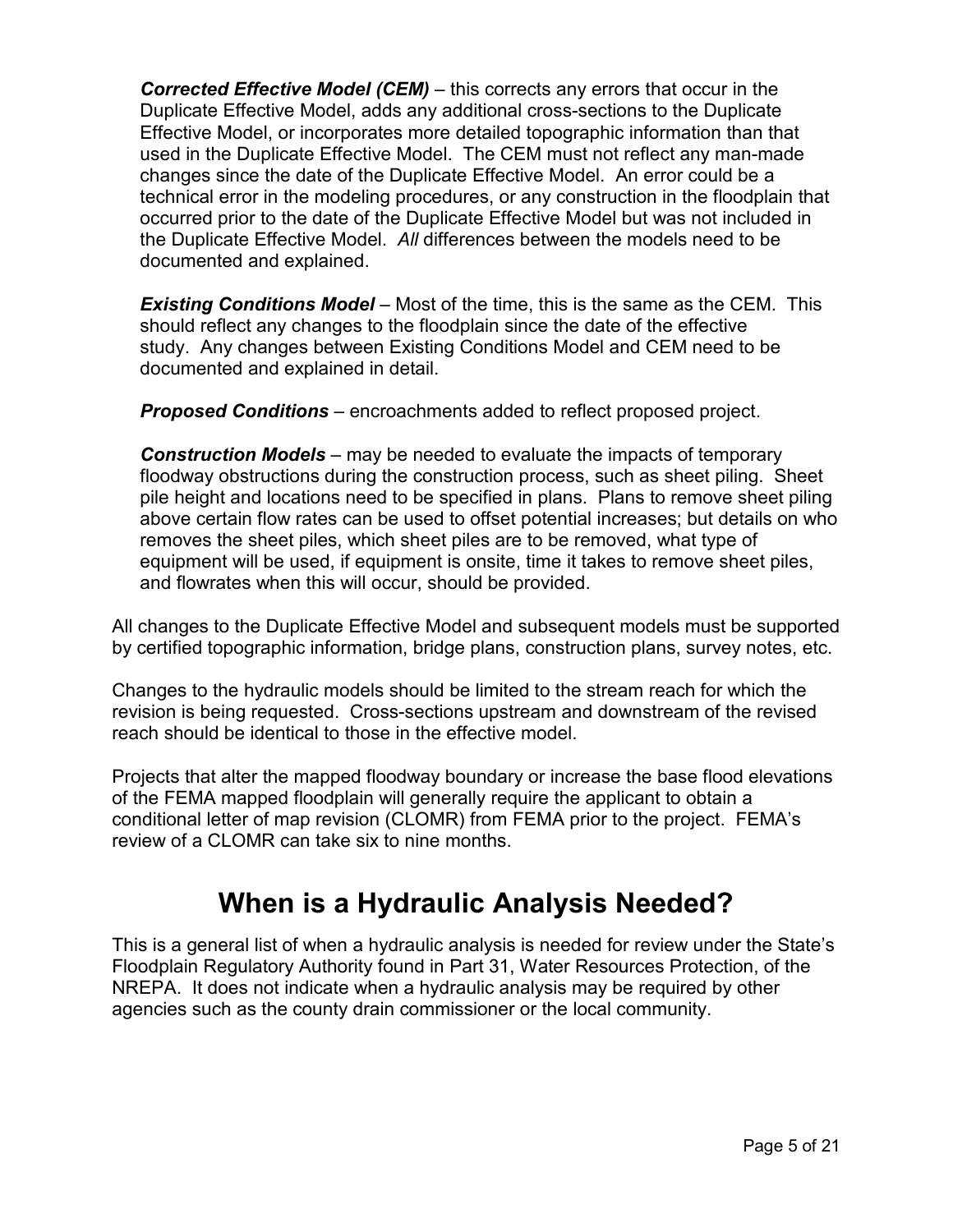#### *A hydraulic analysis is required for the following:*

- 1. Filling or construction in the floodway that exceeds one percent of the crosssectional area of the 100-year floodway unless the construction is directly in-line, adjacent to and on the downstream side of an existing obstruction.
- 2. Stream relocation.
- 3. Changing the FEMA floodway line.
- 4. Culvert or bridge replacement projects that have the following characteristics (with all other items remaining equal):
	- a. An increase in road grade more than the addition of a new wearing course (assumed to be four inches or less) unless the existing road grade is above the 100-year floodplain elevation
	- b. A reduction in end area.
	- c. An increase in the Manning's roughness coefficient (i.e., going from a concrete to metal culvert).
	- d. A reduction in the efficiency of the entrance condition (i.e., going from a headwall condition to a projecting or mitered end section.
	- e. An extension onto an existing structure that exceeds 24 feet.
	- f. A new culvert/bridge that is longer/wider than the existing structure.
	- g. A change in slope.
- 5. Developing a floodway boundary in an area without a mapped floodway.

#### *A hydraulic analysis is not needed for the following:*

- 1. If the stream/drain has a drainage area of less than two square miles.
- 2. If a project meets a minor project category found in Part 31 of the NREPA.
- 3. Outside of a mapped floodway if a detailed map exists.
- 4. Encroachments representing one percent or less of the floodway cross-sectional area. The one percent must be an equal and opposite encroachment.
- 5. Culvert or bridge replacement where the opening is increased below the 100-year floodplain elevation with all other hydraulic factors remaining the samei.e., same road grade unless the existing road grade is above the 100-year floodplain elevation, same culvert length/bridge width, same or improved roughness condition, same or improved entrance conditions, same slope.
- 6. A temporary crossing that is in place for 14 days or less where there is minimal blockage. Minimal blockage would be defined as having the top of the blockage no higher than two feet above the ordinary highwater mark. This type of work should be done during low flow conditions with the impounded water being pumped or culverted around the project site to maintain flow to the channel downstream of the work area.
- 7. Part width blockage of a stream where the blockage is 1/2 of the stream width or less, extends no more than two feet above the ordinary high-water mark and the work is completed in 14 days or less.
- 8. For the installation of temporary sheet piling around bridge abutments/piers where the sheet piling is used to isolate the construction activity from the stream flow and allow work to occur in the dry.
- 9. A temporary bridge that is not more than 24 feet in width and that matches or exceeds and is directly adjacent to upstream bridge crossing.
- 10.A temporary culvert that is not more than 24 feet in length and that matches or exceeds and is directly adjacent to the upstream culvert crossing.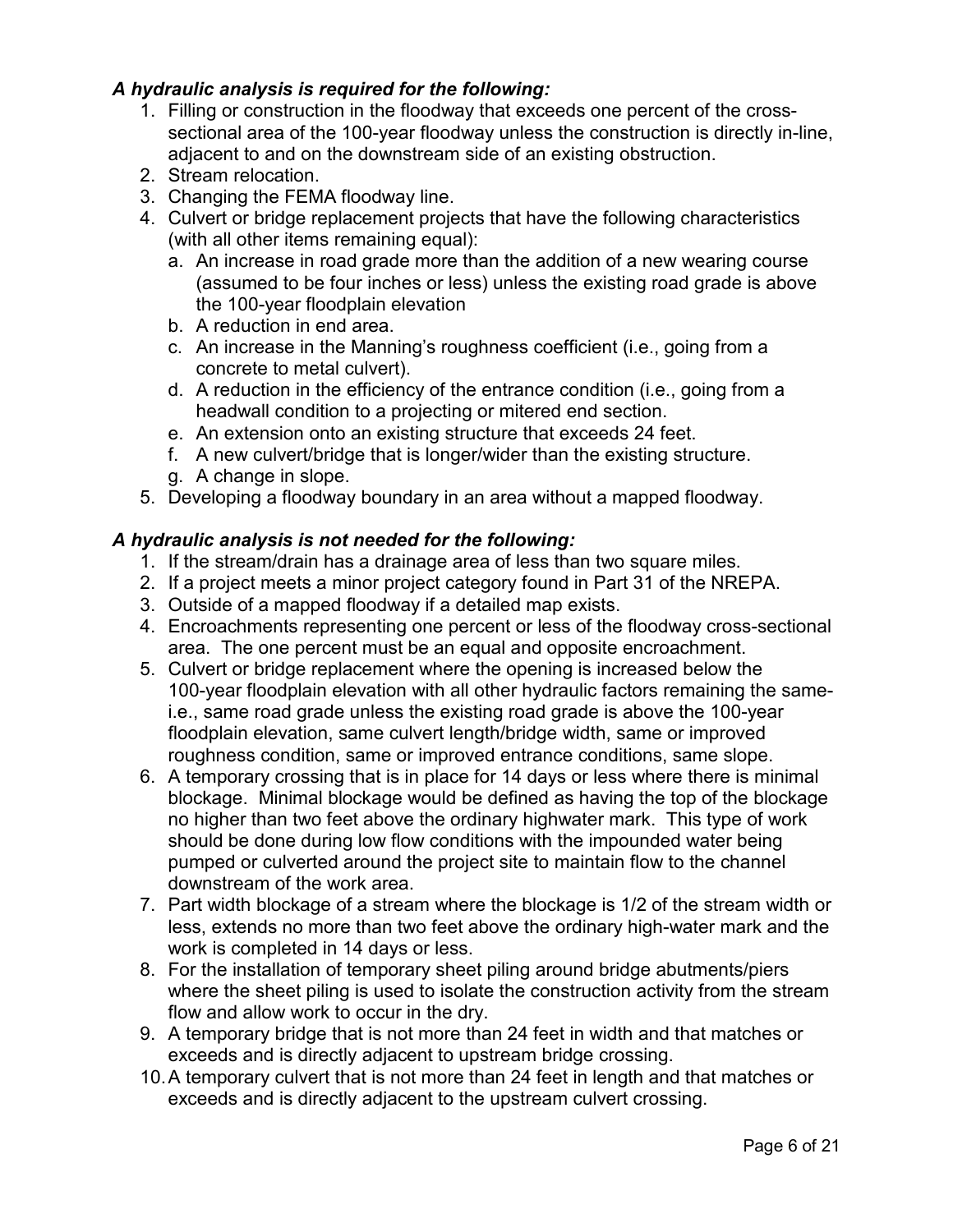- 11.Removal of a dam except in a mapped floodplain area where it would be a benefit to the local community to show a lower 100-year floodplain elevation and where no grade control structures (cross vanes, rock ramps, J hooks, weirs) are being added.
- 12.Fish habitat structures that meet the minor project category under Part 301 of the NREPA and the following:
	- a. The width of the in-stream structure shall not exceed 10 percent of the stream width.
	- b. Fish habitat structures shall not be closer than 100 feet of each other.
	- c. Structures that deflect flow from the channel bank shall not extend into the stream more than 25 percent of the width of the stream. These structures shall not redirect flow to cause erosion of the opposite bank.
	- d. Solid structures that extend from the water surface to the stream bottom shall have a deflection angle of 25 degrees or less.

Some projects may or may not require a hydraulic analysis. (Contact the district floodplain engineer to discuss.)

- 1. Dam removal projects where grade control structures (cross vanes, rock ramps, J hooks, weirs) are being added.
- 2. J-hooks, weir, and cross vanes projects.

When in doubt on other types of projects please contact your district floodplain engineer.

### **The Hydraulic Report**

The Hydraulic Report provides an analysis of the proposed project compared to the existing conditions, on the floodplain and floodway for a range of discharges up to and including the 100-year discharge. The report should contain the following information.

#### **Introduction**

- $\Box$  Preparers name, company name, telephone number, and email.
- $\Box$  Describe the watercourse and location of investigation.
- $\Box$  Name for whom the report is being prepared.
- $\Box$  Date of report and topographic data used in model.
- $\Box$  Name and type of project.
- $\Box$  Describe the scope of investigation including the alternatives analyzed and evaluated.
- $\Box$  Describe the scope of the analysis.
- $\Box$  Identify any existing studies or any history of work on the watercourse in the vicinity of the project including past flooding events.

#### **Method of Analysis**

- $\Box$  A description of ALL modeling runs submitted must be included in the report.
- $\Box$  Explain why the modeling method was chosen and why it is appropriate for the project evaluation.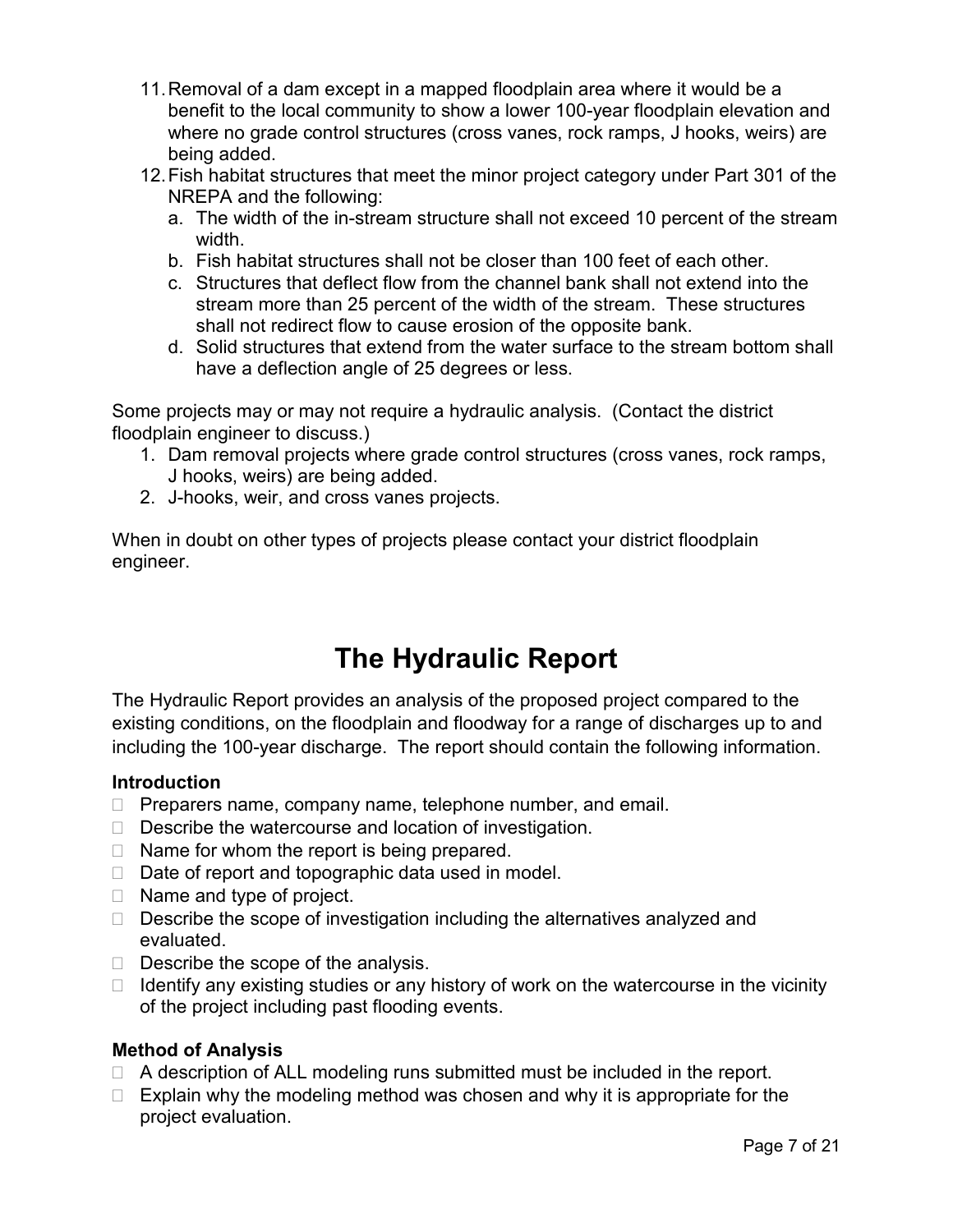- $\Box$  Explain any assumptions made in the application of the chosen method.
- $\Box$  Include references and provide a description and source of any computer programs used.
- $\Box$  Use EGLE generated or approved discharges in the analysis.
- $\Box$  Explain any modeling iterations including the use of previous data (i.e., FEMA study), the addition of updated/corrected geometry, etc.

#### **Upstream and Downstream Modeling Limits**

- $\Box$  Show the location of the modeling limits on the site development plan.
- $\Box$  The model needs to start sufficiently downstream of the project (page 18 for more details).
- $\Box$  The analysis must extend upstream to the point where any increase caused by the proposed project is dissipated, for all flood profiles.
- $\Box$  The location of all cross-sections should be shown on the plans. Cross-sections should all be labeled.
- $\Box$  Explain why the location was selected and the method used to determine the starting water surface elevation. Include an analysis of calibration of the model(s) to existing FEMA FIS profiles if they exist or other methods used to develop stable boundary downstream water surface conditions if no FIS is available.
- $\Box$  Describe all modeling boundary conditions.

#### **Variables, Coefficients, and Modeling Strategies**

- □ Discuss all modeling variables and coefficients. Indicate references and explain all assumptions for the variables used in the model.
- $\Box$  Ineffective Flow Areas should be included when appropriate up and downstream of crossings, encroachments, and ponding areas.
- $\Box$  Culvert modeling approaches should not show flow below the stream bottom.
- □ Expansion and contraction.
- **D** Orifice.
- □ Weir discharge.
- $\Box$  Friction.
- $\Box$  Provide photographs of present conditions and any other supporting information to justify modeling variable values selected for existing and/or proposed conditions.
- $\Box$  Describe and provide supporting justification for the bridge/culvert modeling options used.
- $\Box$  When a floodway is defined as part of the analysis, list the encroachment method used and provide justification of the encroachment method.
- $\Box$  For encroachments located in the floodway, equal and opposite encroachment into the floodway should be modeled in the proposed conditions run. Assume an equal percent reduction in conveyance in both overbanks if overbank areas are not uniform.

#### **Discussion**

- $\Box$  Discuss and evaluate the computations and analysis.
- $\Box$  Provide a description of the present channel and floodway, the nature and distribution of flow, and the proposed alterations and their resultant effect.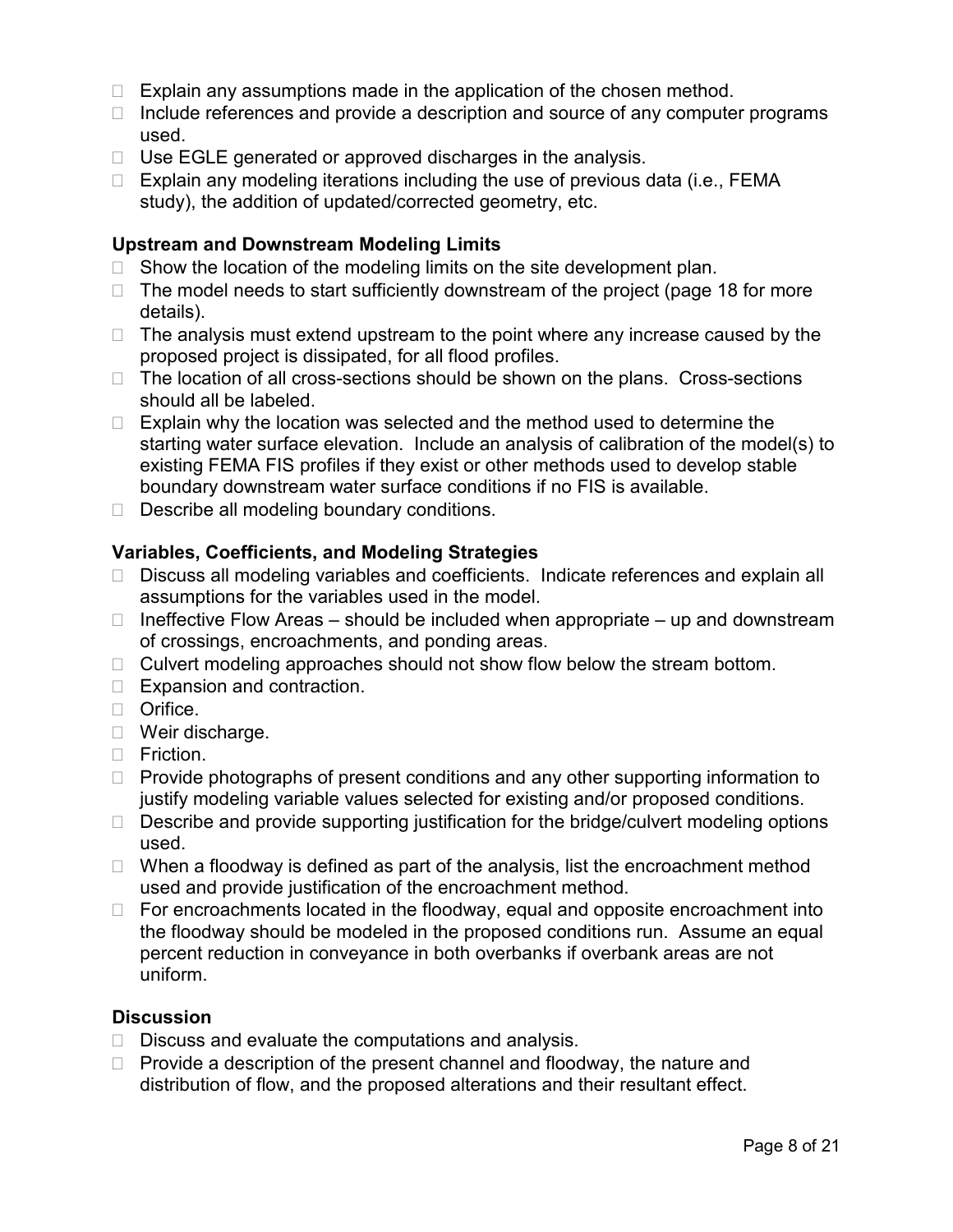- $\Box$  Explain any unusual conditions that occur, and all assumptions not previously addressed that were part of the analysis.
- □ Address all model error reports.

#### **Conclusion**

- $\Box$  The conclusion must include the definition of "harmful interference." Harmful interference is defined as "causing an increase stage or change in the direction of flow that causes or is likely to cause: damage to property; a threat to life; pollution, impairment, or destruction of water or other natural resources."
- $\Box$  The conclusion must include the engineer's opinion as to whether or not the project will cause harmful interreference, based on the model results.
- $\Box$  Evaluate the effects of the proposed conditions on the watercourse, floodplain, floodway and potentially affected properties (including upstream and, where appropriate, downstream effects) for the range of discharges up to and including the 100-year discharge.

### **SUPPORTING DOCUMENTS TO INCLUDE WITH REPORT**

- $\Box$  A site plan for existing and proposed conditions. Note: The dimensions and work depicted in the model must match the permit plans and information in the application.
	- $\circ$  Scaled plan view drawing(s) at sufficient scale to show proposed work and elevations.
	- $\circ$  Location of all cross-sections used in the analysis. Cross-sections should be labeled to match cross-sections in the digital model.
	- o Flood Insurance Rate Map and flood profile (if available).
	- o Existing and proposed topography.
	- o Property boundaries.
	- o Floodway delineation.
	- o Floodway alterations.
	- o Proposed floodway obstruction.
	- o River channel.
	- o Fill, excavation and grading.
	- o Existing and proposed bridges and culverts. Include the profiles of the road grade along its highest points. (The information provided should be sufficient to analyze the crossings.)
	- $\circ$  The elevation datum used. Plans and the model should be in the same datum.
- □ Cross-sections showing existing conditions and the proposed alterations. Crosssections should include the following information. Do not include printouts from the HEC-RAS model.
	- $\circ$  Channel limits (the channel limits can be defined by the ordinary high-water mark of the watercourse).
	- o Floodway limits, if mapped or modeled.
	- o Floodplain boundary limits.
	- o Roughness coefficients.
	- o The coordinates of plotted points.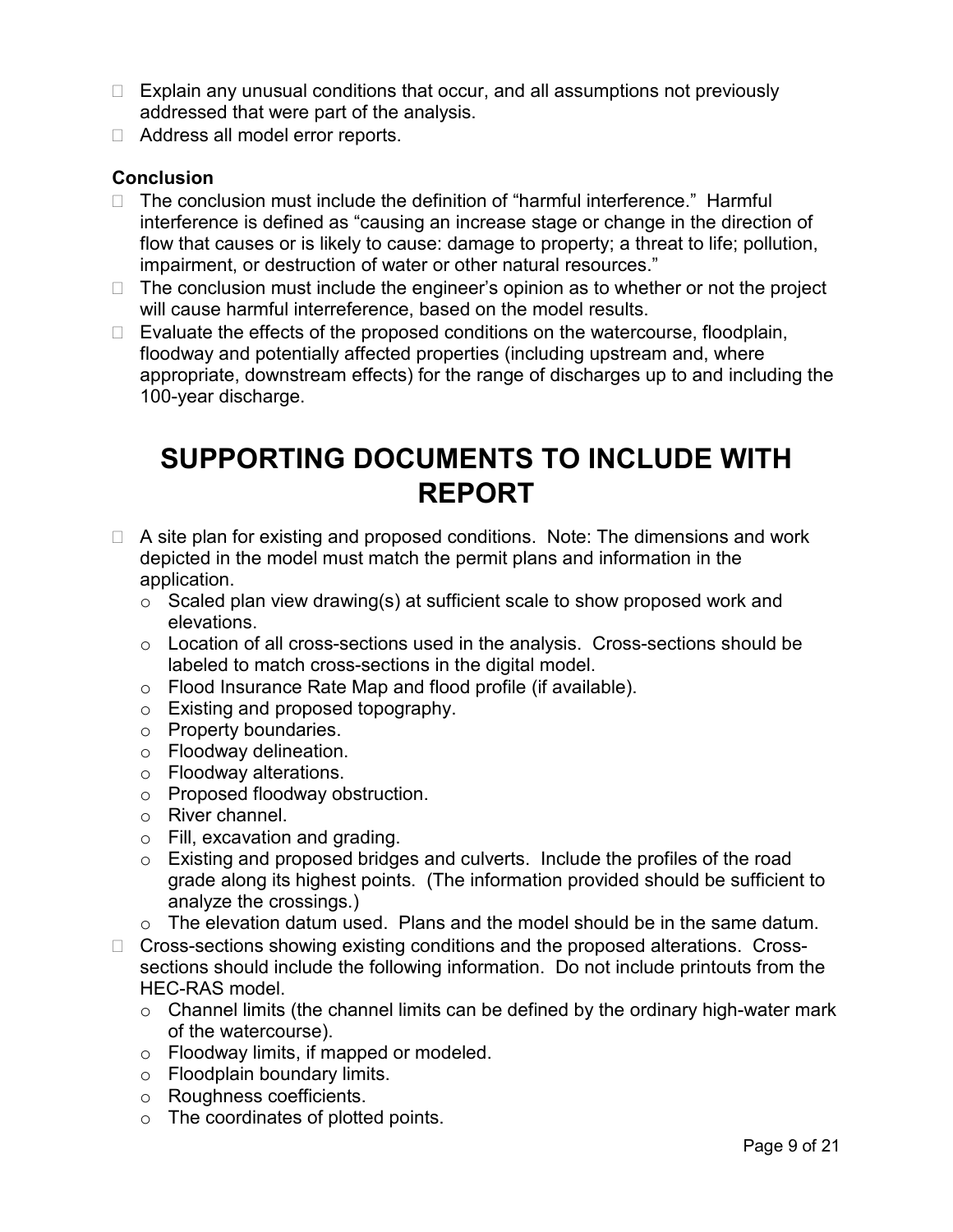- $\Box$  If the proposed project causes an increase in the energy grade elevation (greater than an increase of 0.005 feet or greater), you must provide a Damage Assessment Certificate (see example on page 11) to certify that the increase does not interfere harmfully with the discharge or stage characteristics of the stream.
	- $\circ$  A harmful interference is defined as an increased stage or change in the discharge or direction of flow that causes or is likely to cause any of the following: damage to property; a threat to life; a threat to personal injury; pollution, impairment, or destruction of water or other natural resources.
- $\Box$  If the proposed increase extends beyond the banks of the main channel and goes off the owner's property, then you must also send by certified mail the "Affected Property Owner Statements" to all upstream property owners impacted by the proposed increase. Verification that the letters were sent out by certified mail must be provided to EGLE.

A copy of EGLE discharge or discharge approval letter.

### **Requesting a Flood Discharge**

Part 31 of the NREPA addresses flooding up to and including the 100-year (one percent annual chance) flood. The Hydrologic Studies and Dam Safety Unit (HSDSU) of the Water Resources Division calculates flood and low flow discharges and conducts other types of hydrologic analyses in support of EGLE's water-related programs.

You can request flood discharges by going t[o www.michigan.gov/hydrology](http://www.michigan.gov/hydrology) and clicking "Request a flood or low flow discharge" or going to <https://www.egle.state.mi.us/flow/> and clicking "Discharge Request Form."

Discharge values are only valid for the specific location and are valid for one year after the date the response was sent.

In areas with a detailed FEMA FIS, the discharge from the FIS is typically used and can be verified by the HSDSU.

If you have additional data that may be helpful in updating a discharge, contact the HSDSU. The engineer reviewing the hydraulic model will not be able to approve a discharge that differs from the HSDSU values.

If you calculate your own discharge, it must be validated by the HSDSU prior to submitting the model and application. If you have questions about requesting a flood discharge, you can contact the HSDSU at [https://www.michigan.gov/egle/0,9429,7-135-](https://www.michigan.gov/egle/0,9429,7-135-3313_3684_3724-168812--,00.html) [3313\\_3684\\_3724-168812--,00.html.](https://www.michigan.gov/egle/0,9429,7-135-3313_3684_3724-168812--,00.html)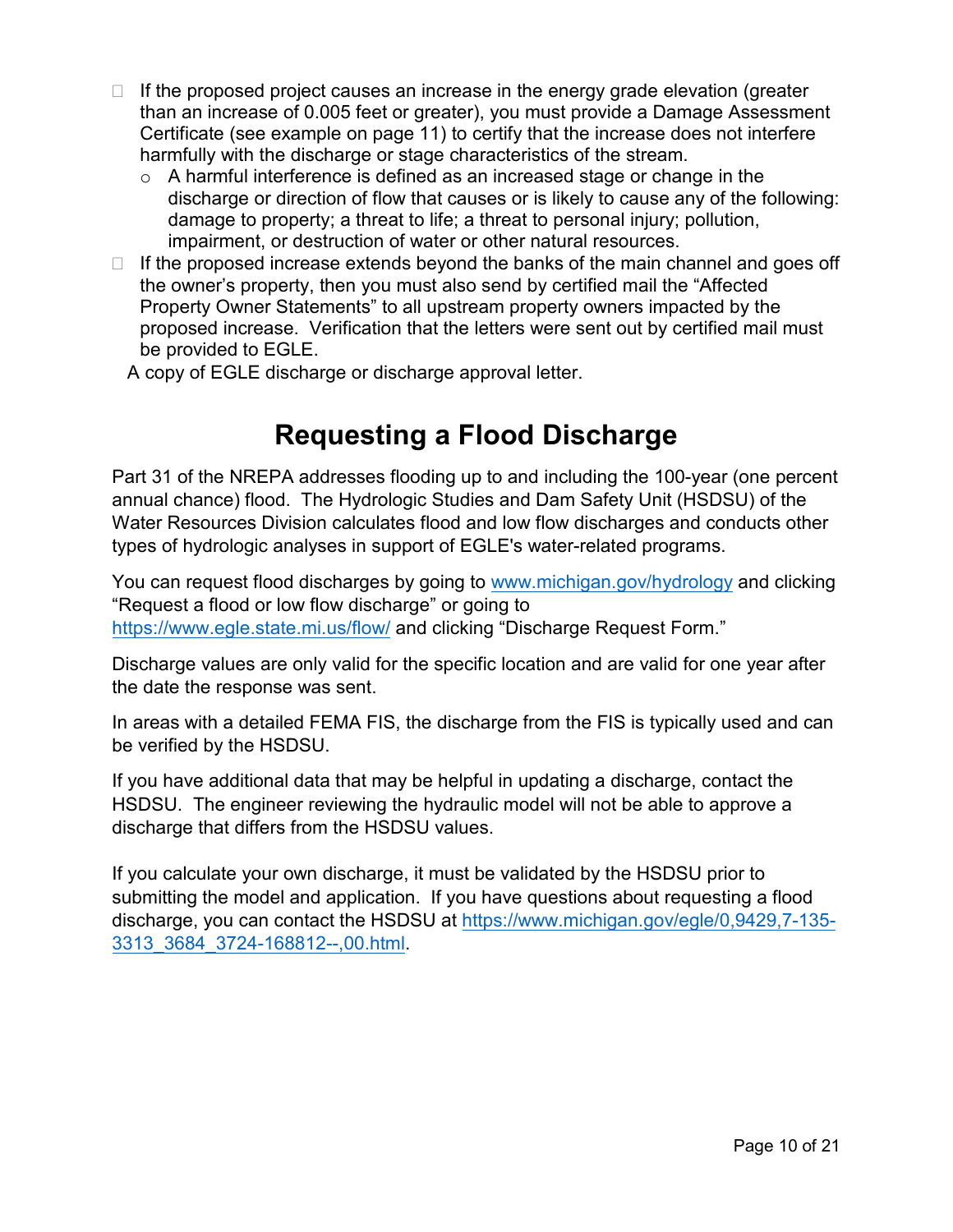### **Damage Assessment Guidelines**

Proposed projects which cause an increase in flood stage (0.005 feet or greater) or change in the direction of flow that is not confined entirely within the applicant's property, require the following additional information to be submitted to EGLE. Submittal of this information does not guarantee that a permit can be issued.

- $\Box$  Property location map and a list of all property owners located within the area affected by the increase in flood stage.
- $\Box$  A map showing the existing and proposed floodplain and all structures within and near the affected area. For each structure, include the lowest ground elevation adjacent to the building (including deck stairs or supports), the lowest floor elevation (including basement), and the lowest sill elevation of a window or door of all structures located within the affected area.
- $\Box$  A written damage assessment certification from a licensed engineer indicating that the increase caused by the project will not cause a harmful interference and that the increase will not affect any insurable structures.
- $\Box$  Notification shall be sent by certified mail to the affected property owners indicating the extent of additional flooding and advising them to return the form to EGLE within 10 days.
- $\Box$  Copies of the letter(s) sent to the affected property owners and the certified mail receipts must be submitted to EGLE.
- $\Box$  Photographs of the affected properties and floodplain areas.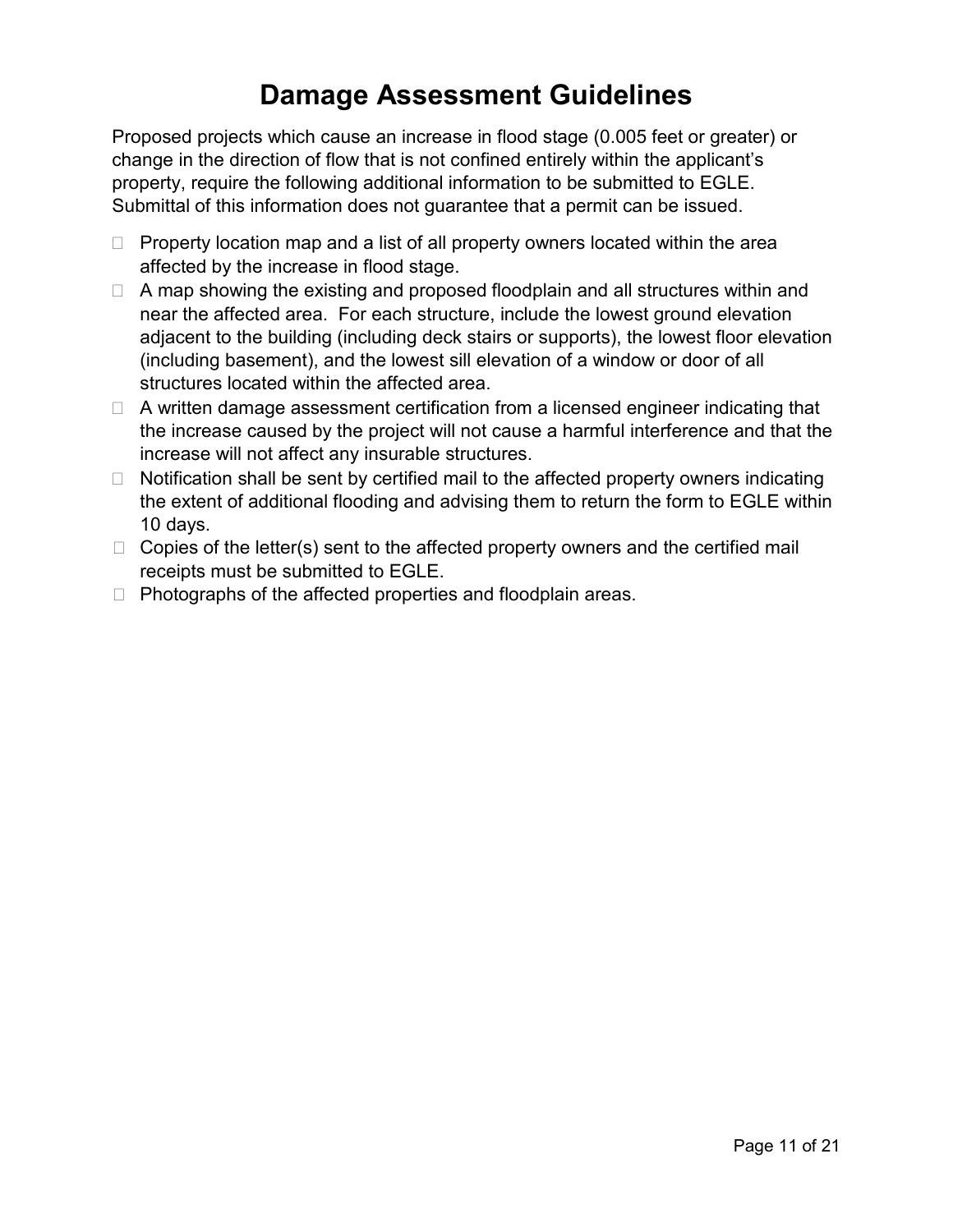### **Sample Damage Assessment Certification**

{Project Name} {Stream Name} {Town, Range, Section} {Community} {County}

"I, {Certifying Engineers Name & P.E.  $#$ }, do hereby certify that I have inspected the upstream adjoining properties and find that the reduction in hydraulic capacity and resulting {  $\}$  foot increase to upstream flood stages or diversion of flow will not cause a harmful interference or damage to adjacent structures or crop lands. Harmful interference is defined as an increased stage or change in the discharge or direction of flow that causes or is likely to cause any of the following: damage to property; a threat to life; a threat of personal injury; pollution, impairment, or destruction of water or other natural resources."

Provide an explanation as to why the increase or change in flow direction is not a harmful interference.

(Affected Property Owner Statements must be sent to all property owners impacted by the proposed flood stage increase.)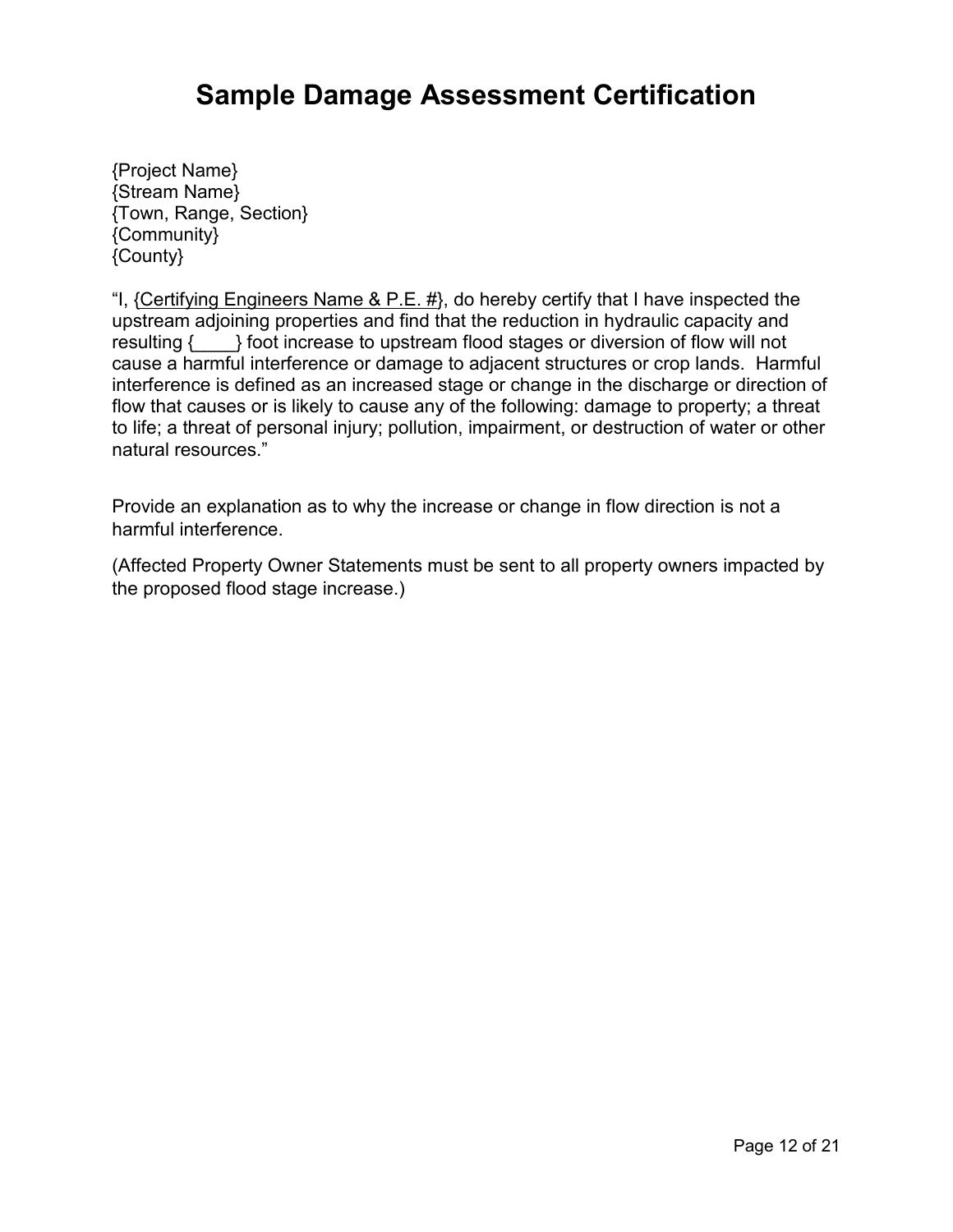### **Sample Affected Property Owner Statement**

Date: Department of Environment, Great Lakes, and Energy *{District Floodplain Engineer Address}*

Dear :

SUBJECT: File {File Number}, Project Name, Stream Name

I/we (circle one) have been informed by the {*Applicant/Agent*} of a potential increased flood risk on my property. The increased risk would be caused by {describe project}. This project will cause an additional increase in the floodplain elevation at the upstream limits of the applicant's property of  $\{\_\}$  feet (elevation =  $\{\_\\}$ ) over existing floodplain conditions.

I understand that this increased floodplain elevation could cause flooding on my property during a {100-year} flood which has a {one percent chance} of occurring or being exceeded in any given year. I also understand that the proposed structure could increase flooding on my property during lesser flood frequencies.

It is my opinion that this project will/will not (circle one) cause any of the following to my property: a) damage to property, b) threat to life, c) a threat to personal injury, d) pollution, impairment, or destruction of water or other natural resources.

I can/cannot (circle one) recall any past flooding which has caused flood damage to my property. I can/cannot (circle one) recall that water has overtopped the existing road grade at the bridge/culvert location. I have the following additional comments:

\_\_\_\_\_\_\_\_\_\_\_\_\_\_\_\_\_\_\_\_\_\_\_\_\_\_\_\_\_\_\_\_\_\_\_\_\_\_\_\_\_\_\_\_\_\_\_\_\_\_\_\_\_\_\_\_\_\_\_\_\_\_\_\_\_\_\_\_\_\_ \_\_\_\_\_\_\_\_\_\_\_\_\_\_\_\_\_\_\_\_\_\_\_\_\_\_\_\_\_\_\_\_\_\_\_\_\_\_\_\_\_\_\_\_\_\_\_\_\_\_\_\_\_\_\_\_\_\_\_\_\_\_\_\_\_\_\_\_\_\_

Should additional information be required of me, I can be reached by email {\_\_\_\_\_} or telephone {telephone number}.

Sincerely,

 $\overline{\phantom{a}}$ 

{Property Owner(s) Signature(s)} {Address} {Phone} {Property Tax ID}

(Form must be returned to EGLE within 10 days)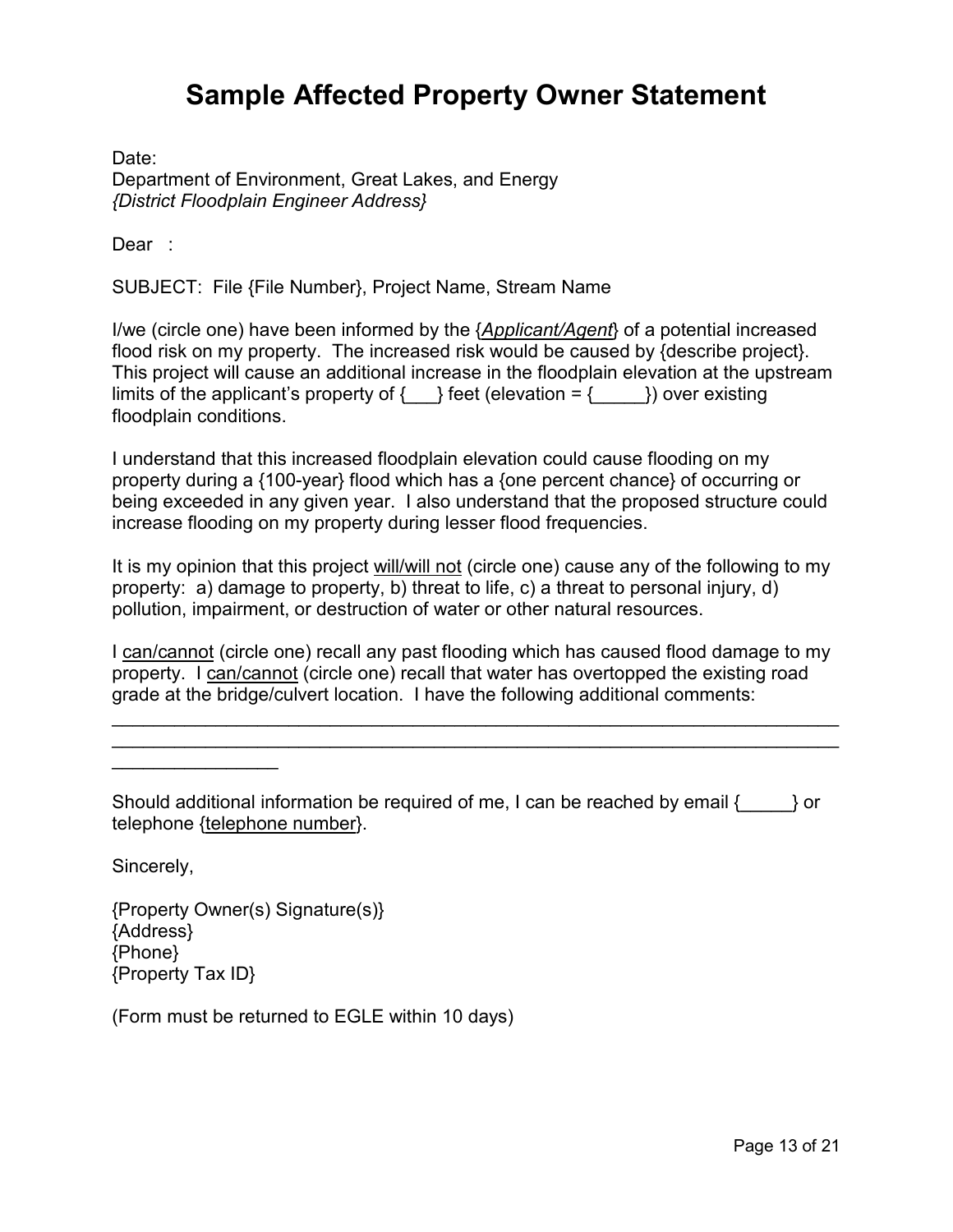## **Sample Affected Property Owner Statement (Transportation Version)**

Date: Department of Environment, Great Lakes, and Energy Water Resources Division Transportation and Flood Hazard Unit PO Box 30458 Lansing, Michigan 48909-7958

Dear :

SUBJECT: File {File Number}, Project Name, Stream Name

I/we (circle one) have been informed by representatives of the County Road Commission of a potential increased flood risk on my property. The increased risk would be caused by replacing the existing ft. span by ft. rise (structure type) at the **Example 2** Road crossing of **Example 2 Creek with a zero ft. span by** ft. rise (structure type). Installation of this structure will cause an additional increase in the floodplain elevation at the upstream limits of the road right-of-way of feet (elevation = ) over existing floodplain conditions.

I understand that this increased floodplain elevation could cause flooding on my property during a {100-year} flood which has a {one percent chance} of occurring or being exceeded in any given year. I also understand that the proposed structure could increase flooding on my property during lesser flood frequencies.

It is my opinion that this project will/will not (circle one) cause any of the following to my property: a) damage to property, b) threat to life, c) a threat to personal injury, d) pollution, impairment, or destruction of water or other natural resources.

I can/cannot (circle one) recall any past flooding which has caused flood damage to my property. I can/cannot (circle one) recall that water has overtopped the existing road grade at the bridge/culvert location. Should additional information be required of me, I can be reached by writing or telephone.

Sincerely,

Property Owner(s) Signature(s) Address Phone Property Tax ID

(Form must be returned to EGLE within 10 days)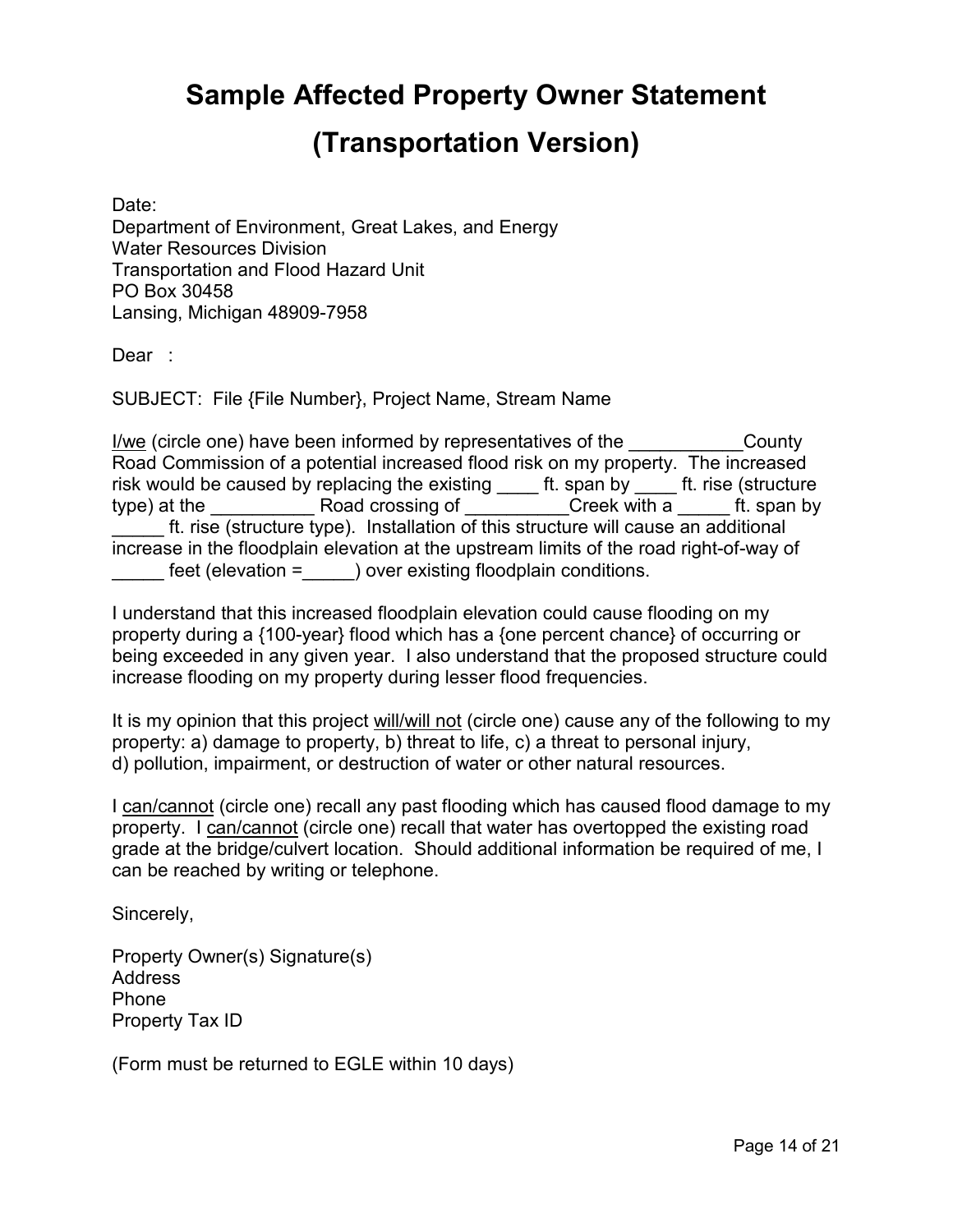### **References and Resources**

EGLE Floodplain Management Websites:

www.michigan.gov/egle[transportationreview](http://www.michigan.gov/egletransportationreview) or

[www.michigan.gov/floodplainmanagement](http://www.michigan.gov/floodplainmanagement)

FEMA's Map Service Center -- 877-FEMA-MAP [msc.fema.gov](https://msc.fema.gov/)

FEMA Engineering Library – to obtain model data for published flood studies [www.fema.gov/engineering-library](http://www.fema.gov/engineering-library)

Numerical Hydraulic Models Meeting the Minimum Requirement of the National Flood Insurance Program

[https://www.fema.gov/hydraulic-numerical-models-meeting-minimum](https://www.fema.gov/hydraulic-numerical-models-meeting-minimum-requirement-national-flood-insurance-program)requirement-national-flood-insurance-program

The Hydrologic Engineering Center <https://www.hec.usace.army.mil/>

U.S. Department of Transportation Federal Highway Administration Hydraulics [www.fhwa.dot.gov/engineering/hydraulics/](http://www.fhwa.dot.gov/engineering/hydraulics/)

Chow, V. T., Open Channel Hydraulics, McGraw-Hill, Inc., New York, 1959 Mays, Larry W., Hydraulic Design Handbook, McGraw-Hill, Inc., New York, 1999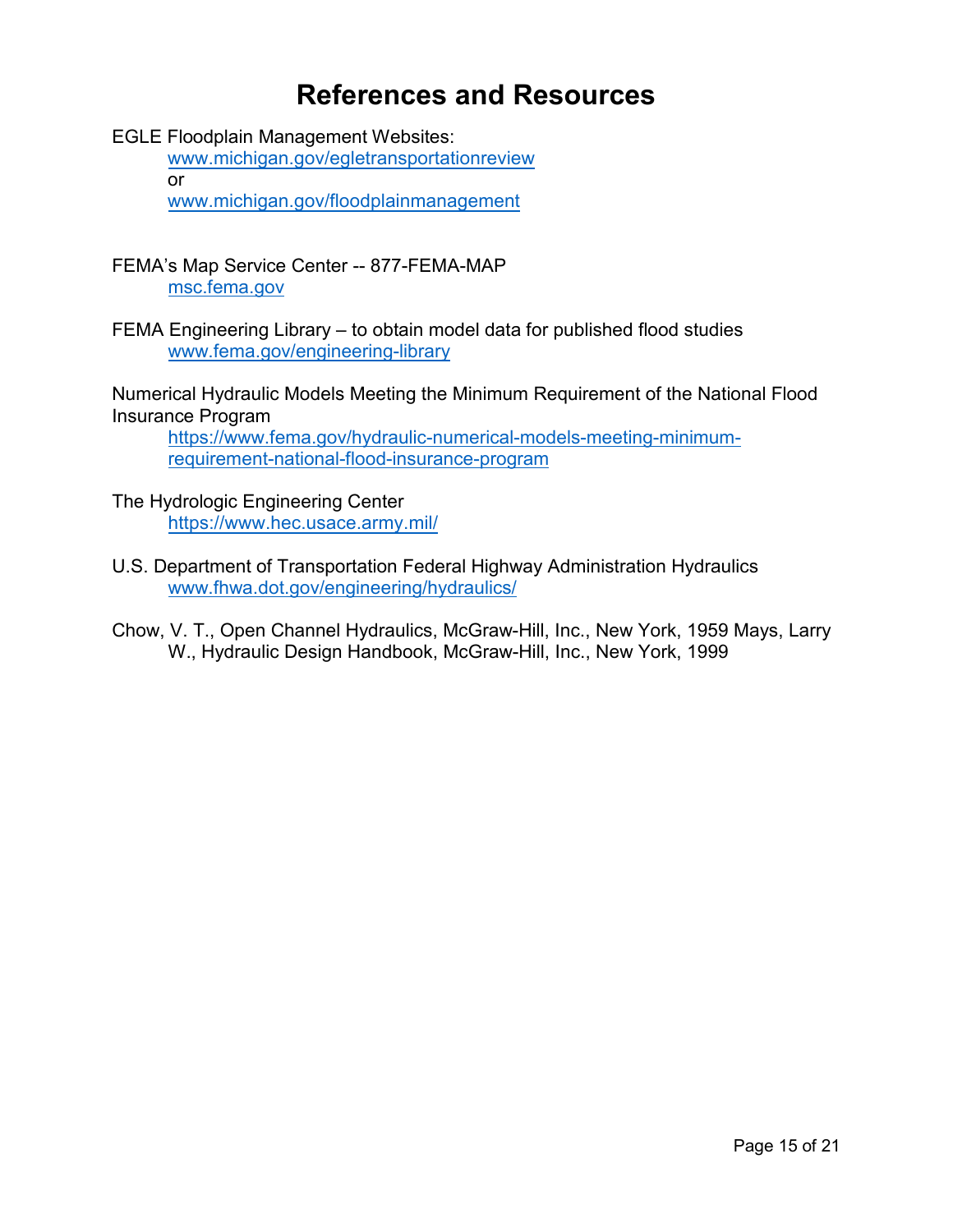# Michigan Department of Environment, Great Lakes, and Energy Hydraulic Report Guidelines

Cross-Section Guidelines

*Revised May 2019*

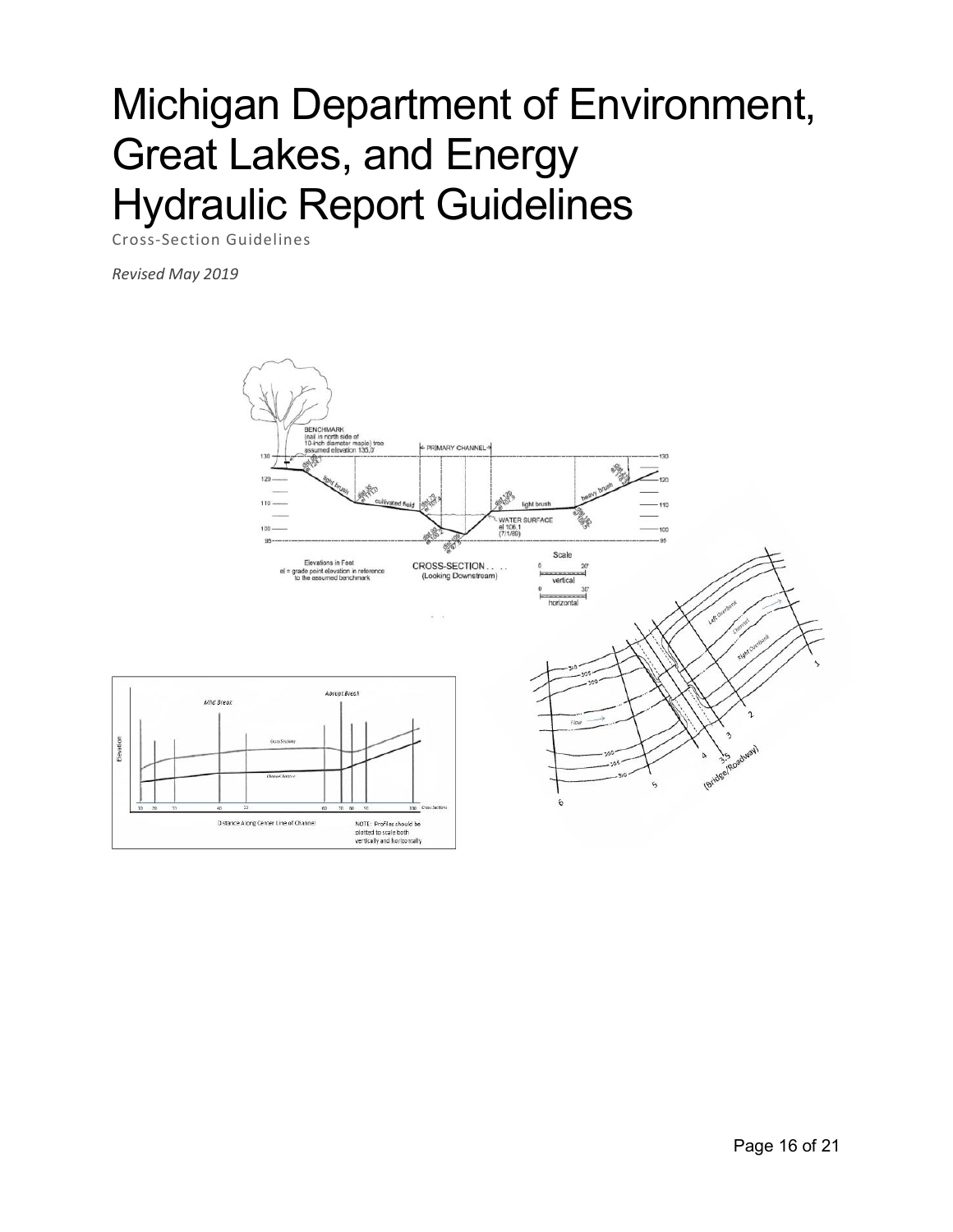### **Cross-Sections**

The computation of water surface profiles requires cross-sections at representative locations throughout the river reach. Cross-sections provided as part of a hydraulic report should be generated from surveyed data. A printout from a hydraulic modeling program is not sufficient.

LIDAR data is generally acceptable data for creating cross-sections. The source of elevation data should be discussed in the report.

#### **General Requirements**

Cross-section stations should increase from downstream to upstream.

Each cross-section should be located on a topographic map of sufficient detail in order that the channel and overbank distances between sections can be measured accurately.

Cross-sections should be taken perpendicular to the direction of the estimated center of mass of the flood flow. This direction, in some instances, may differ materially from that of the normal flow in the channel. Every effort should be made to obtain cross-sections that accurately represent the river geometry at all stages.

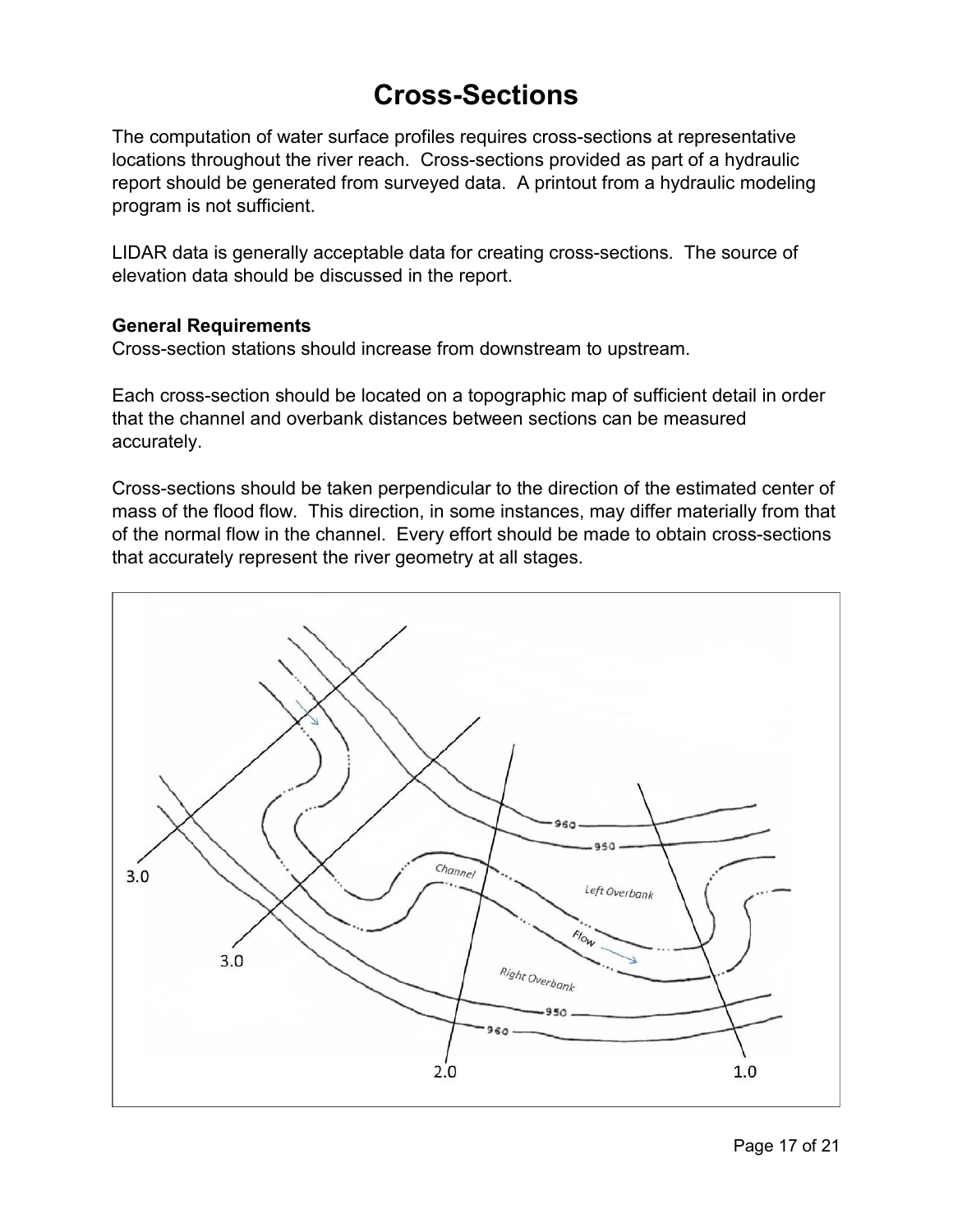### **Cross-Sections**

Cross-sections may not be uniform across the valley due to elevation or other geographic constraints. Bent or "dog leg" cross-sections may be appropriate. Crosssections should not intersect.

Cross-sections must fully define transitional elements of a stream and floodplain such as the cross-sectional area increasing or decreasing, channel or overbank roughness changes, or marked breaks in bottom slope.

Each cross-section should be plotted at a reasonable scale with the left and right corresponding to that when viewed in the direction of flow (looking downstream). For each plotted point, the distance measured from a reference point on the left, and elevation should be shown. The water surface elevation, date taken, and cross-section station number label should be included on each of the plotted cross-sections.



A profile of the channel bottom and water surface should be plotted from the crosssection data. The plotted distance between cross-sections is measured along the main channel during normal flow.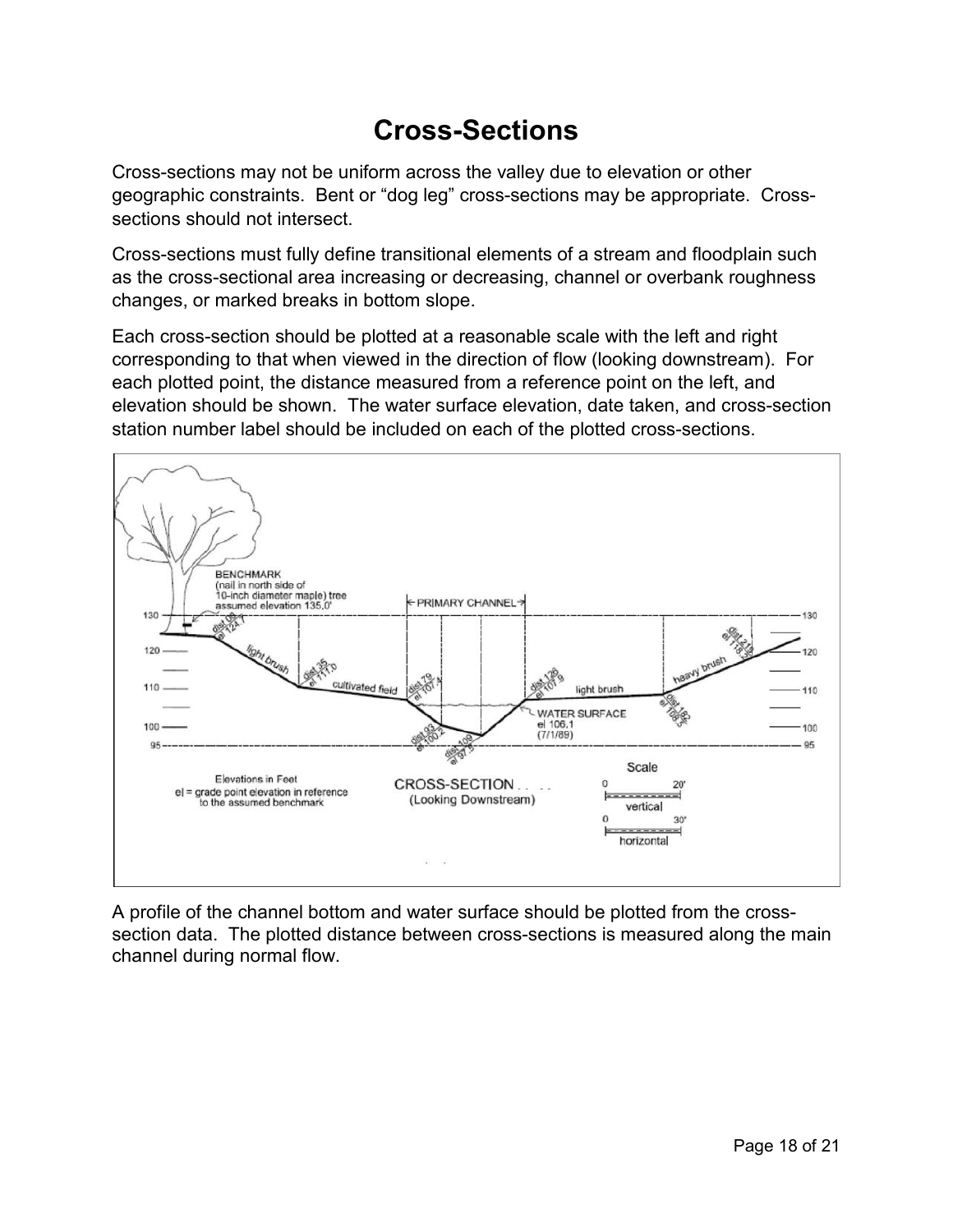### **Cross-Sections**

#### **Cross-Section Location and Spacing**

*Downstream* - Cross-sections must start sufficiently downstream of the project or study area. The downstream cross-sections should typically be on the downstream side of any bridges. If normal depth is used as a boundary condition, the downstream crosssections should be a minimum of 500 feet downstream of the project area.

*Upstream* - For cross-sections upstream of the project, locate upstream crosssection(s) at any property boundaries and any city, township, county boundaries. The cross-sections should extend far enough upstream so that any increases between existing and proposed conditions dissipate to zero.

The distance between cross-sections varies based on the stream slope, the floodplain width, and the uniformity of the channel. In general, cross-section spacing of 500 feet is used when a river reach is fairly straight and uniform. Additional cross-sections are required when there are changes in the features of the watercourse. The number of cross-sections should be in proportion of the magnitude of the changes to the channel. The report or cross-section map should identify which cross-sections are interpolated vs. based on actual survey data.



 $\Box$  Bends and meanders.

- $\Box$  Changes in channel slope.
- □ Changes in channel or floodplain geometry, such as encroachments, expansions, or contractions.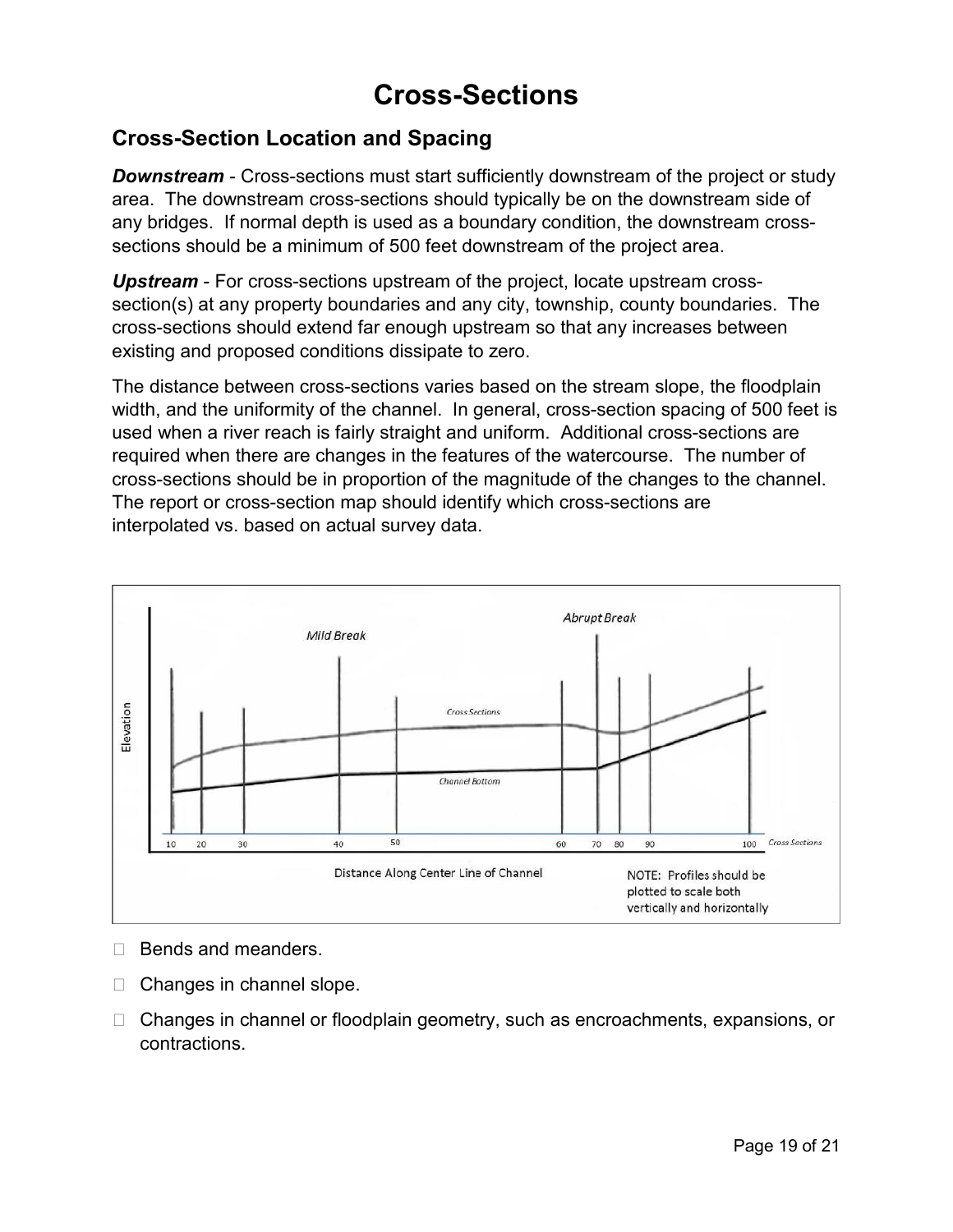- Abrupt changes in cross-section or profile occurs, such as at bridges, dams or other manmade or natural restrictions, a sufficient number of cross-sections should be used to describe the change.
- □ Changes in channel or overbank roughness.